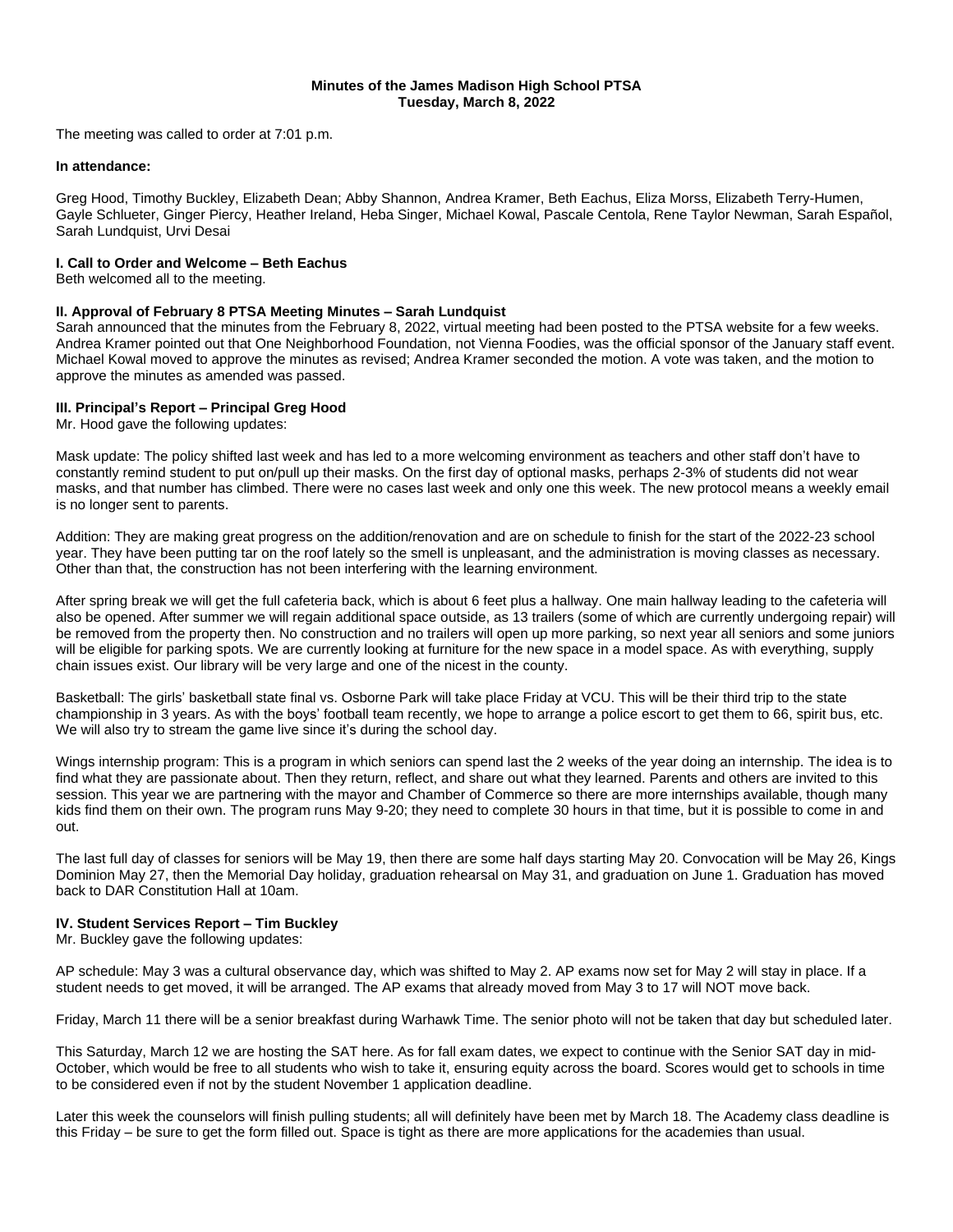After March 18 there will be no changes for next year permitted through April 15. Staff planning will start March 28.

Monday, March 14 will be a sophomore college planning night in person. The following Monday will be "part 2" of the juniors session, which will be virtual and go into more detail than the first session.

# **V. Faculty Report – Elizabeth Dean**

Dr. Dean mentioned Cultural Responsiveness training – that the focus is the same across the county. The administration has also talked about how we use data – focusing less on the quantitative and more on the qualitative. Talking to students tells a different story. Even before COVID they were trying to get experiental data. This can be a very powerful, eye-opening experience, and they hope to return to that. Students in the last few listening groups have asked to bring back the "shadow students" program.

# **VI. Student Government Report – Alyssa Kowal**

SGA is preparing for several events this spring:

- Spring Formal (March 26) will be held in the main gym with masks optional.
- Madison Monarch (May 14) is a newly developed talent show event featuring seniors, and monies raised will be used for Prom.
- Prom (May 21) will be held at the State Theatre.

SGA is running a community closet that will collect donated dresses and mens clothing for dances. Donations can be dropped off at Madison.

The Vienna Student Creativity Contest is being promoted.

## **VII. President's Report – Beth Eachus**

The DECA competition was this weekend and went very well. The Robotics team also did well over the weekend. Congratulations to the students and thank you to the staff and parent volunteers.

Our Madison Special Olympics athletes will be participating in the Marshall HS Fanquest tournament on Friday, March 25. Our athletes have been practicing their basketball skills during Warhawk Time in the Main Gym and are excited to participate on the court with their peer buddies.

We are asking for volunteers for our Nominating Committee. All Executive Board positions are for 1 year only but board members can serve a second year in the same position. Sarah Lundquist is rolling off as Secretary, but others new to their position intend to stay. If you are interested, let Beth know.

### **VIII. Treasurer's Report – Janine Bruhn**

Janine was out of town due to a family emergency and will provide a report at a later date.

# **IX. Committee Reports**

### Baccalaureate – Gayle Schlueter

This is an interfaith service for seniors and their families and will be held at the Vienna Presbyterian Church the night before graduation. We need faith leaders and students to be speakers. Traditionally, Madison Madrigals also perform.

## Academic Boosters – Abby Shannon

Academic certificates, letters, and pins have come in. The awards ceremony for those who got a 4.0 or higher in 2020-21 will be held virtually (and recorded) on the evening of March 22. All classes will be recognized, and National Merit winners will also be commended.

### JMHS Pantry and Outreach – Beth Eachus

Giving Day will be held March 26 – we will send extra food home with insecure families and include cleaning and hygiene supplies and gift cards. If you have donations or want to give back, feel free to collect items or raise money. All support will be greatly appreciated.

### Parent Programs – Gayle Schlueter

The Digital Safety program was held last night – it will be available on a video platform for 3 months. The link will be posted soon on the PTSA page.

The last program of the school year will be held virtually on April 27 from 7-8:30pm. In "Path to College" Dr. Jed Applerouth will discuss planning for college and will include an introduction to the digital SAT. This will be geared toward younger classes.

# Staff and Teacher Appreciation – Beth Eachus (for Dara Dirth, Angie Gutenson, Karla Mihalak)

A different event is held each month, and Thankful Thursdays occur each week. Last month we partnered with teachers for Tomorrow and had coffee, donuts, and treats for staff on Valentine's Day. Next month we will host Stars of JMHS on March 28.

All Night Grad – Sarah Español